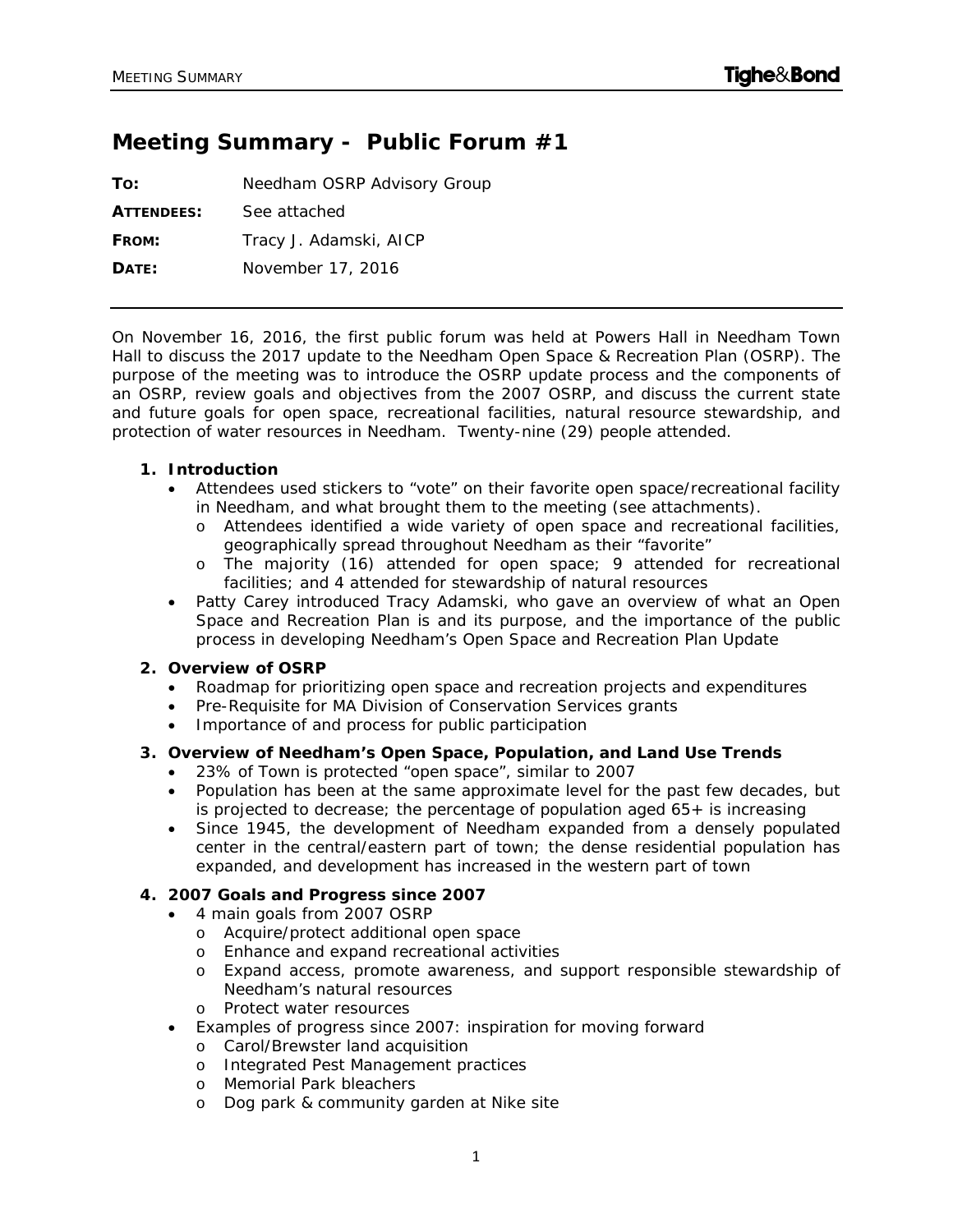- o Trail Master Plan
- o Sudbury Aqueduct Trail
- o Town Cleanup Days 2x/year
- o 21 years of Tree City USA status
- o Stormwater best management practices

# **5. Group Discussion**

 Discussion was opened up to the attendees, with a goal of discussing Open Space, Recreational Facilities, Natural Resources, and Water Resources in terms of existing conditions, challenges, funding priorities and ideas going forward

# **Open Space & Natural Resources**

- 2007 goals: acquire & protect open space, preserve unique features
- Hemlock Gorge & Echo Bridge
	- o 2007 OSRP: work with Newton to rehabilitate Echo Bridge at Hemlock Gorge
	- o Closest thing Needham has to the Grand Canyon
	- o Great way for pedestrians and cyclists to get between Newton & Needham
	- o Railings on Echo Bridge in disrepair
	- o Should keep action item regarding rehabilitation in plan update
- Greendale Greenway
	- o Valuable natural area separates highway from neighborhoods
	- o Good place to walk
	- o Trees in greenway protect against pollution
	- o Both a recreational site and environmental benefit
	- o As community grows, need to protect existing open space private portion of Greendale recently developed
	- o Should take opportunities to add additional tracts of land
	- o Two attempts at Town Meeting to transfer from Park & Rec to Selectmen have failed – the people have spoken, do not develop
- Maintain existing open space keep big chunks of land undeveloped
- Ridge Hill underutilized
	- o Recent study to determine if existing building worth saving
	- o Growing up, played in open meadows
	- o Has features unique in Massachusetts
	- o Could use as community garden/farm?
	- o Environmental education center/meeting space
	- o Should try to use meadows in creative way to both preserve the open meadows and attract people there
	- o In center of Town could be community meeting spot
- Examples of open space areas outside of Needham
	- o Elm Bank (Natick)
	- o Garden in the Woods (Framingham) grow native wild flowers/plants
	- o Easton Sheep Pasture
	- o Wellesley College Arboretum
	- School trips and education
- Town has limited resources
	- o Have to measure open space types of projects against other priorities
	- o Prioritize Community Preservation Act (CPA) Funds, or consider rescinding to make all projects compete evenly for general funds
	- $\circ$  Cost-benefit analysis who's using the things that money is currently being spent on, like trails?
	- o Should preserve the open space Needham has now
	- o Others spoke in favor of the benefits of the CPA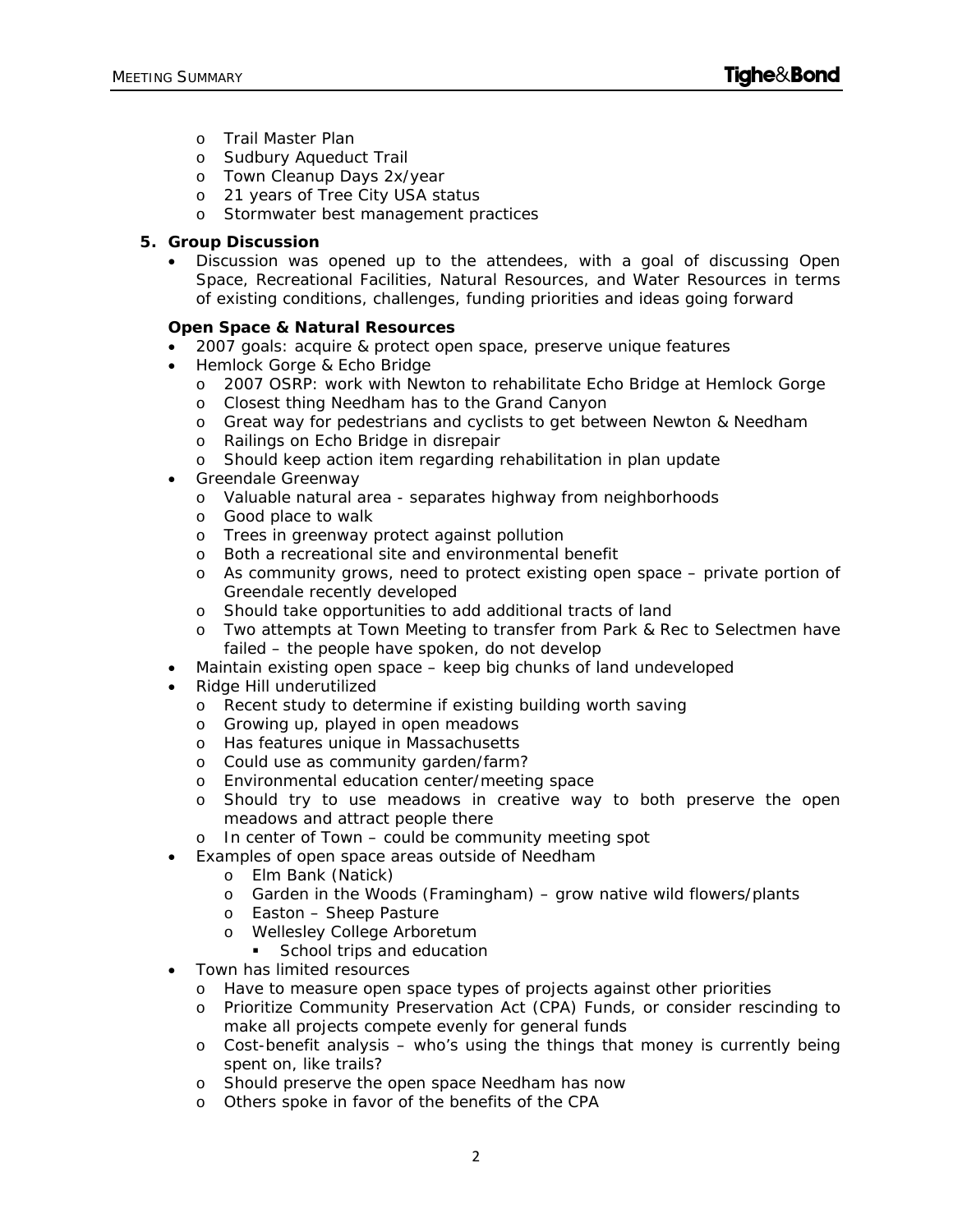- Wheel space
	- o Skateboard/scooter/bicycle space for kids to learn how to ride
	- o Currently doing pop up wheel space
- Cutler Park
	- o Aging population in Needham, walking is priority
	- o Cutler Park is a gem, popular for walkers and dogs
	- o Fallen trees are hazardous, trail maintenance needed
- Rosemary Lake
	- o Is combination active and passive recreation
	- o Rosemary Lake recreational complex should be a priority
- Ridge Hill and Cutler Park are great
- Streets and open space connections
	- o Like that streets are part of open space in Needham
	- o Sidewalk network, access to/connections between open spaces is important
	- o Easy access to Ridge Hill
	- o Connections for walkers and cyclists should be priority
	- o Maintenance of sidewalks, winter clearing
	- o Sidewalks are open space, especially for older people
	- o Access to DeFazio, Ridge Hill could be improved; Should be able to access DeFazio from Great Plain Ave
	- o Need better pedestrian/biking access to downtown
		- Need to improve safety with regard to cars, distracted drivers
		- Better lighting
		- **Winter maintenance**
- Needham trails
	- o Should use CPA funds
	- o Trails could be better marked, have better kiosks
- Rosemary Woods
	- o Good hiking, needs trail maintenance
	- o Also has lots of wildlife
	- o Shouldn't change recreational use, should keep natural
	- o Open space is one of the reasons moved to Needham
- Maintenance should be a funding priority
	- o Have to take care of what you have
	- o Do trail crews do regular walk-throughs or wait for reports of problems?
	- o Should be process for regular/continuing maintenance cost?
	- o Consideration of feasibility to maintain and/or control invasive plants
- Marketing of open spaces
	- o Could have Needham checklist/badge system; like a scavenger hunt
		- Like a birding list but for things in Needham like plants, animals, places
		- **For schools/education**
		- **Each trail could have a badge for a family to collect, could be contest**
		- **Maury would provide wildlife photos**
		- Could be part of school curriculum?
		- Can there be a large newspaper ad promoting
	- o Could create events or programs to publicize trails and open spaces; Trail walks, special themed nights for families
	- o Publicity: wildlife photo show?
	- o Can put trails map in phone book?
	- o Can give trail maps, history of areas like Ridge Hill to schools?
	- o Needham has created nature areas around each school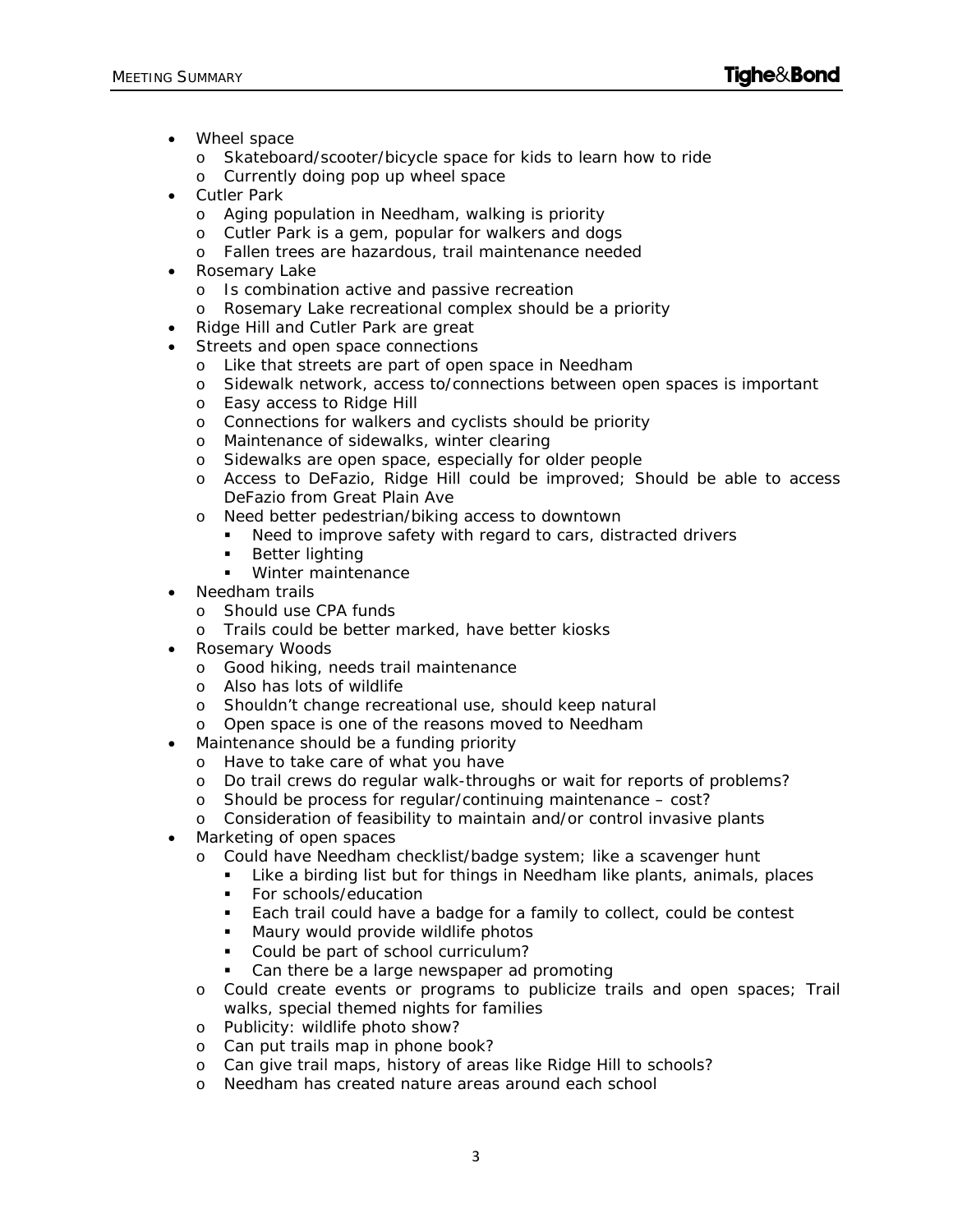- Can have an exchange program where each school learns about the nature area at a different school?
- o Can have trails app/info easily available online?
- Is already an app called All Trails, has all Needham trails info
- o Suggest having themed walks, bike ride routes curated by local businesses
	- Other cities like Boston and London have these, good way to connect businesses to open spaces
	- Have routes that visitors or residents can choose by theme, like summer route with ice cream shops, parks, ponds or skateboarding theme, or routes for bike riding that show local unique features
- Volunteer program to help manage Needham's open spaces
	- o Town has trail stewardship program in place– each trail has a steward that walks regularly
	- o Foresters are a limited resource and have to prioritize tree maintenance on public ways before can respond to problems identified by stewards
	- o Could be future goal to have expanded volunteer program
- Acquisition
	- o Should prioritize open space acquisition
	- o If don't already have, should create inventory of privately owned large tracts of open space to prioritize for acquisition
	- o Town boards do have inventory of private spaces and do acquire when possible
		- Walker-Gordon is a good example of prioritized acquisition
	- o Acquisition, acquisition, acquisition
	- o Focus on small parcels for pocket parks
- Priority should be management of open spaces
	- $\circ$  Open space = islands in development for wildlife
	- o Wildlife supported by Needham open spaces, not just humans
	- o Ridge Hill has owls, heron rookery, weasels, coyotes
	- o Forest management, invasive species management, nest boxes, controlled burns should be part of strategy and funding

#### **Water Resources**

- 2007 goals: minimize contamination of groundwater and surface water, reduce use of pesticides, protect Charles River
- $\bullet$  Biggest challenge = public education
	- o Stormwater infiltration
- Needham is lucky to have water resources: reservoir, ponds, Charles River
	- o Priorities: cleanups, protection, education
	- o Potential projects: dredge Rosemary Pond, clean up Walker Pond
	- o Try to change perspective on things like lawn care & fertilizer use
- Better access to information for public on things like local plants, what can do on private property with regard to trees, lawns, etc.
- Opportunities within street rights-of-way for more green space
- o Streetscapes, rain gardens
- Resiliency and climate change
	- o Understanding water resources led to Army Corps acquiring land for flood storage next to Charles River
	- o With changing climate, should consider similar type of land acquisition plan
- Charles River watershed is unique in using natural flood storage instead of manmade impoundments
	- o Should prioritize Charles River corridor/buffers for acquisition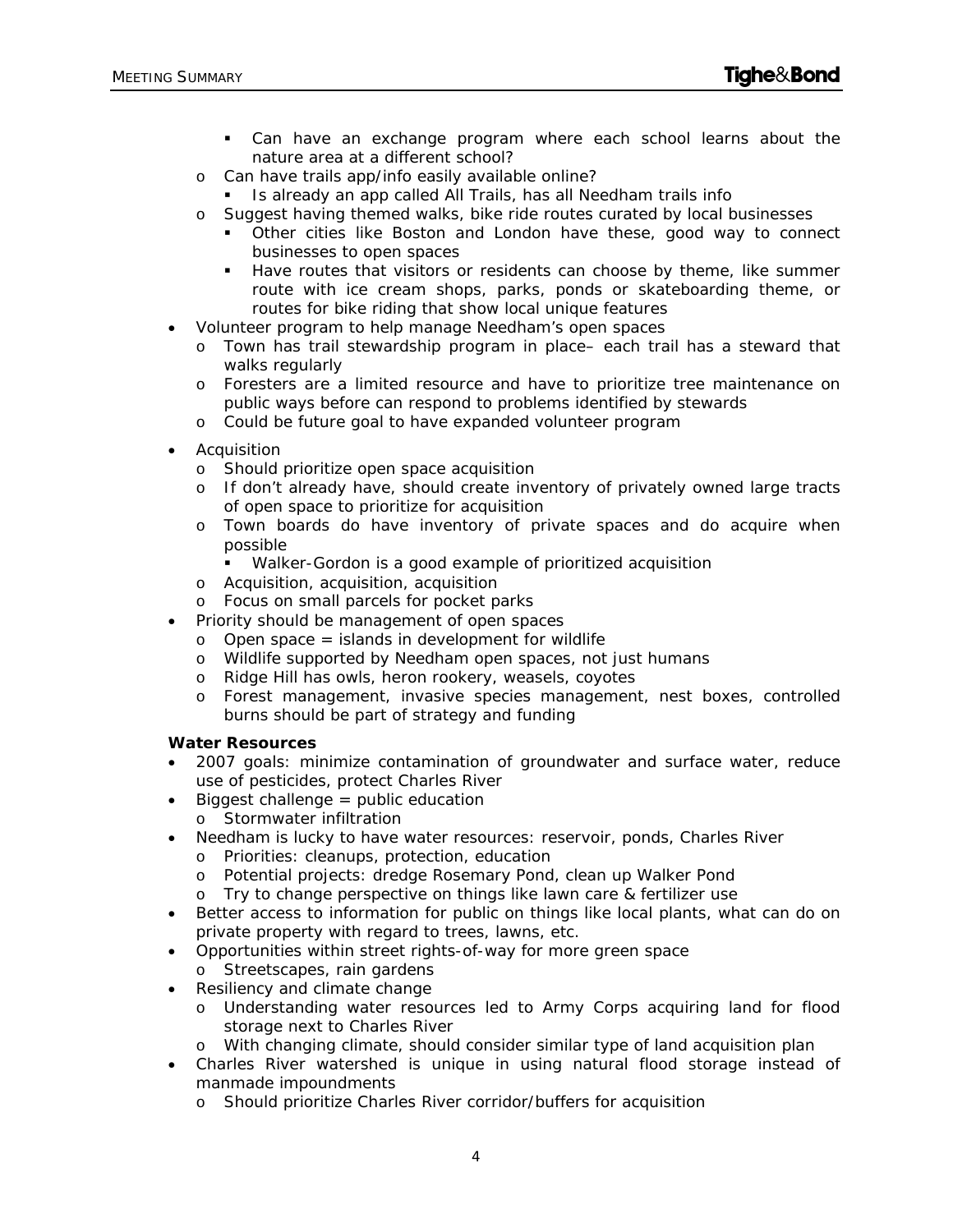- o Maybe zoning to prevent lawns next to river? Create setbacks?
- o See more wildlife next to Charles than in some National Parks, should keep in good condition
- o Challenge is phosphorus loading from road/gasoline runoff
- Charles River is a huge asset to Town
	- o Whitewater kayaking slalom gates by Cochran Dam
	- o Charles River Peninsula boat ramp, should be more, easier river access
	- o Should have Charles River Trail

#### **Recreational Facilities**

- 2007 goals: enhance and expand active recreation resources
- Wheel court/park
	- o Mobile or pop-up skate/bike/scooter facility
	- o Classes for kids
	- o Provide safe space to learn; Roads aren't safe place for beginners
- Maintain quality of athletic fields
	- o For a long time, have had some of the best fields in the area
	- o Parks and fields are a big investment, need to make sure keep up with maintenance to ensure continued high quality
- Double use of parking lots
	- o Pollard Middle School parking lot has basketball courts
	- o Can add lines and fences, parking time limits to school lots for afternoon, summer use of parking lots as basketball, street hockey courts or half-courts
	- o DeFazio needs a basketball court
- Rosemary project may add parking lot lines for basketball, roller hockey/skating
- Need additional field spaces
	- o Town has good quality fields, and many of them, but more and younger kids are involved in a wider variety of sports than fields can currently serve
- Claxton Field is underutilized
	- Could redesign, expand to increase use potential
- Dwight Field baseball diamond is also underutilized, is a big open space

## **Other**

- Trash clean up should be funding priority
- Challenges are unleashed dog walking, dog waste bagged but not thrown away
- Can there be a large newspaper ad promoting the survey?

#### **6. Next Steps & Schedule**

- Next Committee Meeting  $-$  December  $7<sup>th</sup>$
- Survey responses needed by December  $31^{st}$
- Second Public Forum early 2017, date and location TBD

## **7. Closing Remarks**

 Matt Varrell thanked attendees for their participation, and requested that residents send open space and recreation thoughts and ideas to himself or Patty to inform the OSRP update process – it should be as representative as possible of the goals of the Town of Needham for the next five years.

Please direct questions or comments to Patty Carey (pcarey@needhamma.gov) or Matt Varrell (mvarrell@needhammma.gov).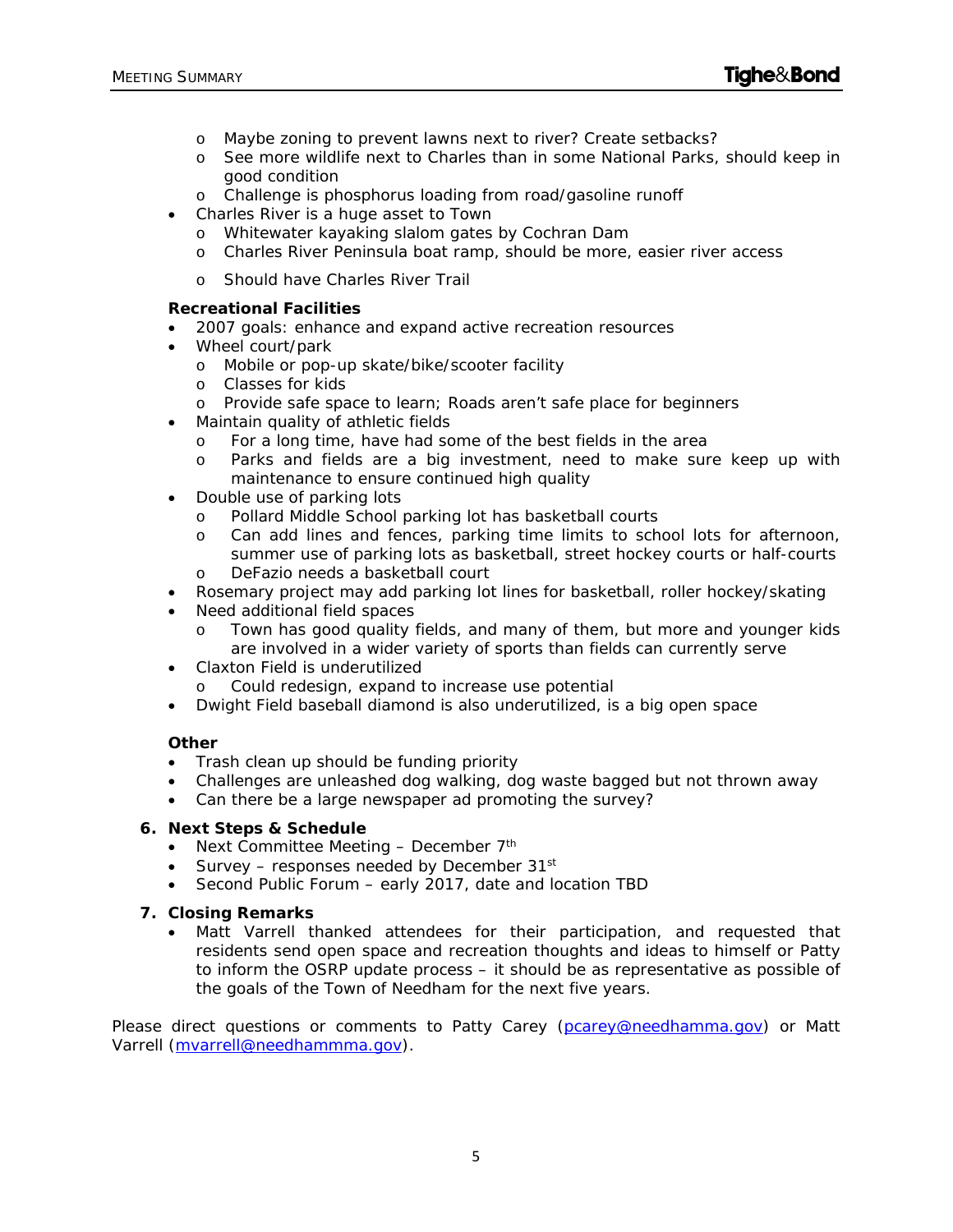